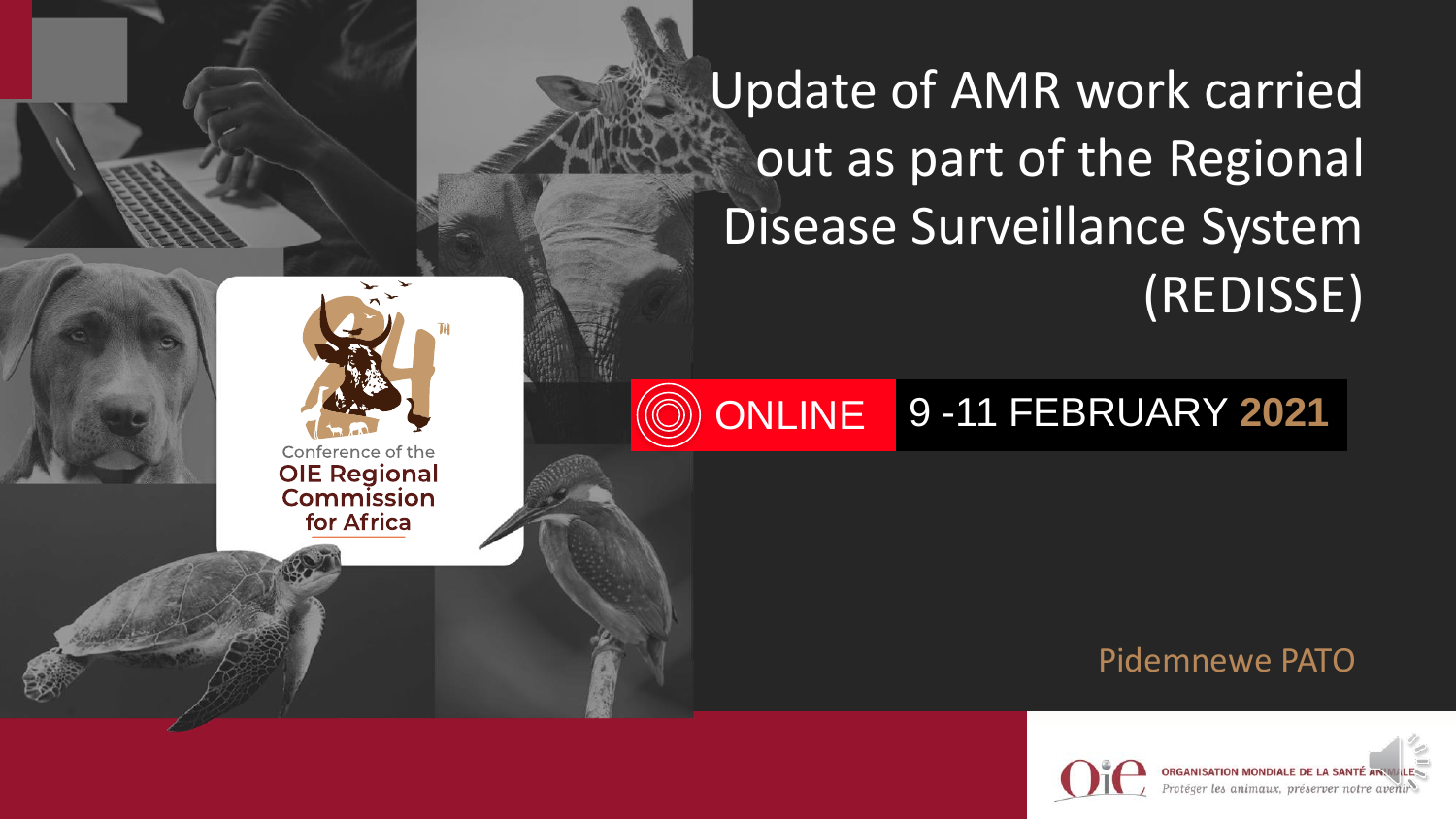# Rationale

**Excessive or inappropriate use** can lead to the emergence of resistant bacteria which do not respond to AB treatment, as seen in recent decades. AMR **poses a threat** to disease control throughout the world, is a primary concern for human and animal health.

**[Veterinarians](https://www.oie.int/en/for-the-media/amr/documents/) are part of the solution**; they must be well trained and well supervised by the statutory veterinary bodies created by law.

We each have a role to play in the **fight against AMR** and, in so doing, can protect the efficacy of these vital treatments and, by the same token, our future.

ACTIVITIES PLANED ON REDISSE PROJECT

|    | Activity        | Achievement level | <b>Status</b>                              |
|----|-----------------|-------------------|--------------------------------------------|
| 5a | Workshop on RAM | Is being prepared | September 2021<br>expected country<br>Togo |





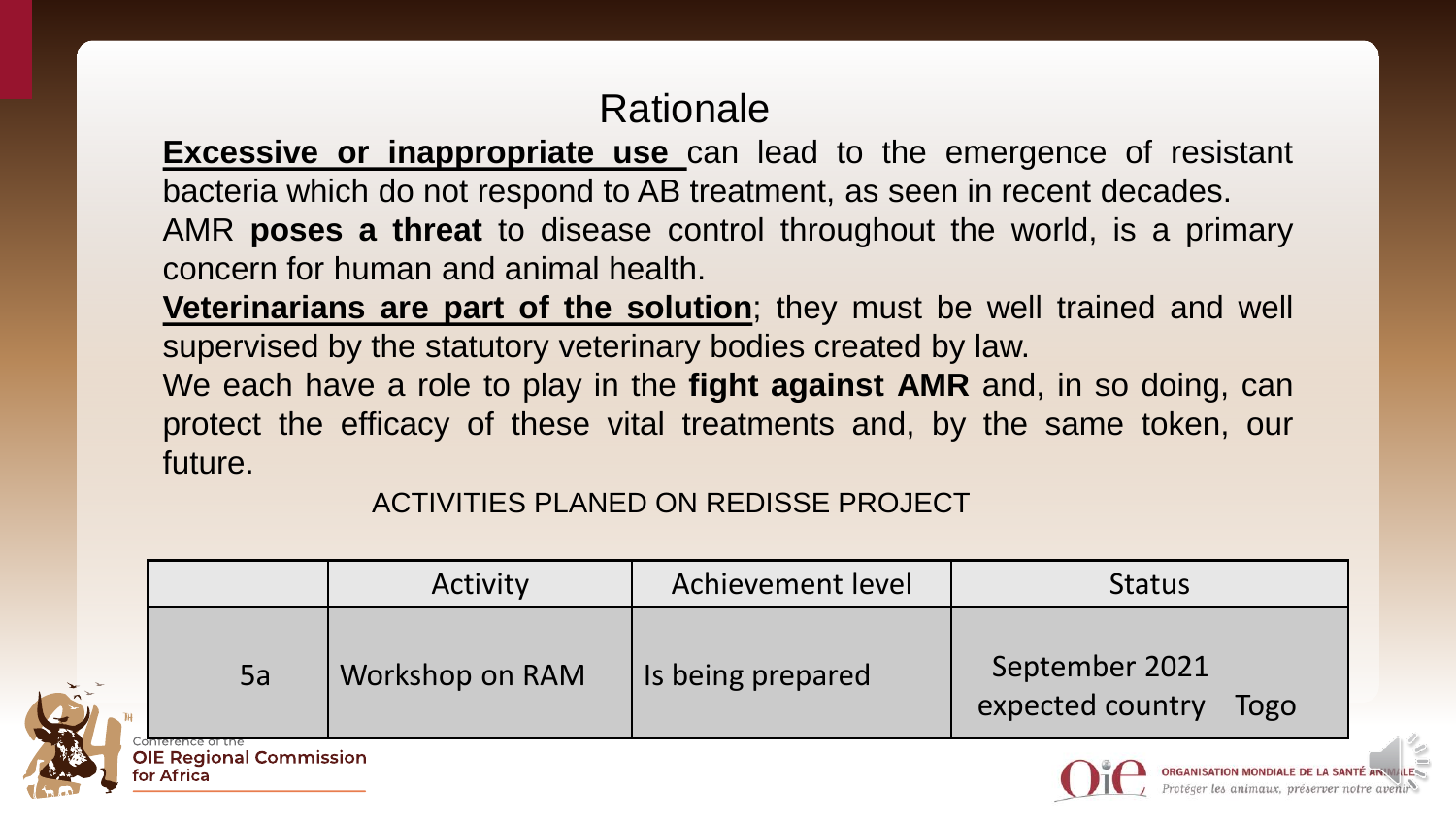OIE Webinar on the Database on Antimicrobial Agents Intended for Use in Animals

➢The participation on data collecting of the MC from African French speaking countries has been satisfactory; however, the quality of the data can be improved

➢The training on collection of information on AM agents is important in interpreting AMR surveillance data, improve quality of data for AMU reporting, provide a foundation on which to build interventions to strengthen prudent use of AM and can assist in responding to problems of AMR in a precise and targeted way

➢2 days



➢Participants: 30 focal points for veterinary product/ contact persons

**Regional Commission** 

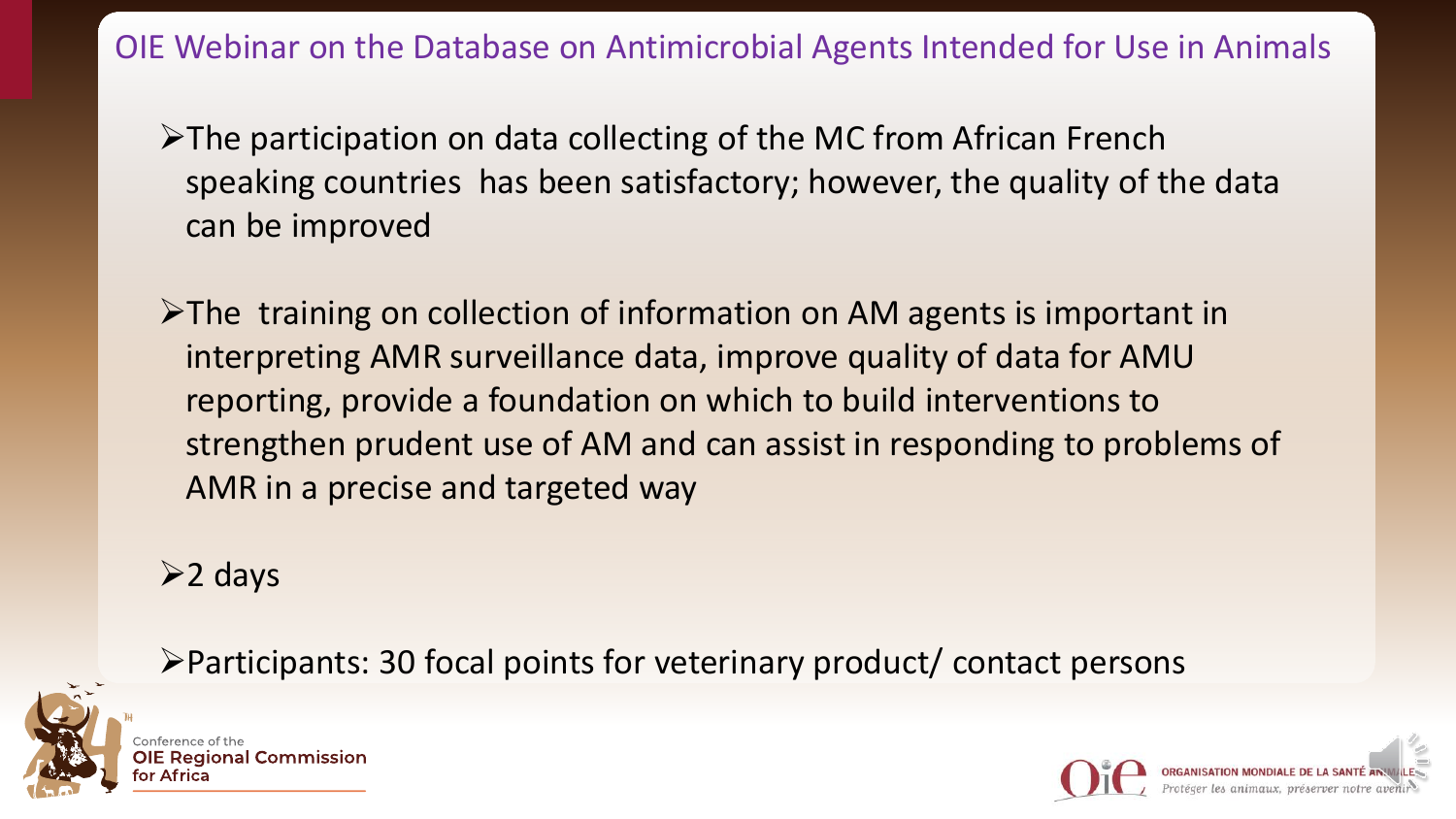## OIE Webinar on the Database on Antimicrobial Agents Intended for Use in Animals

#### The presentations focused on:

➢OIE questionnaire on the use of AM and the calculation of the kilograms of active ingredient

- ➢The transition to the future OIE AMU database software
- ➢Experiences of Benin and France on data collection

### Discussion focused on:

➢Using the tool to generate reliable information

- ➢Confidentiality of country-generated information for data collection
- ➢Source of information collected
- ➢Products containing several active ingredients



**OIE Regional Commission** 

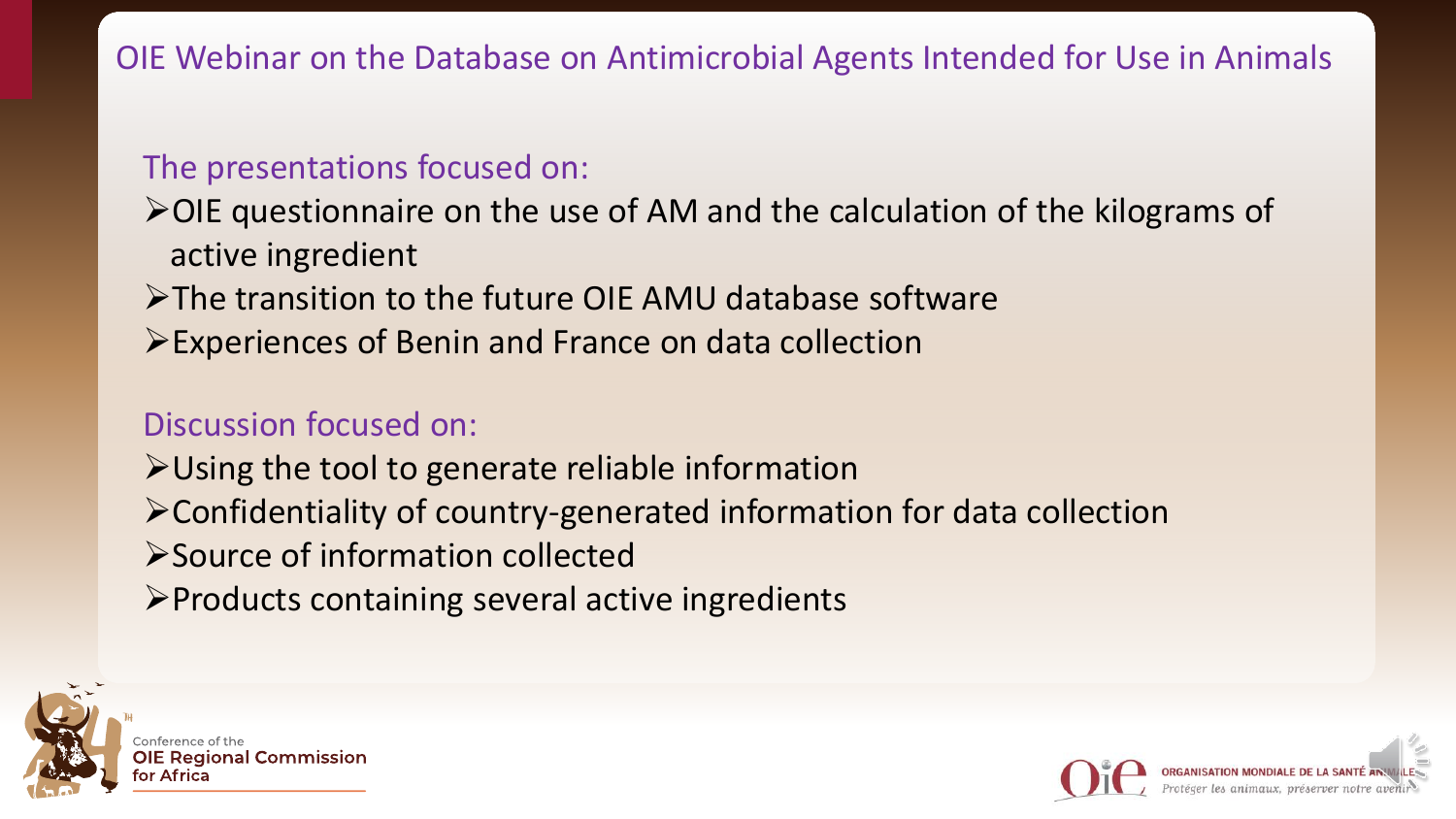OIE Webinar on the Database on Antimicrobial Agents Intended for Use in Animals

### **Follow-up:**

Reminder to countries to send urgently data collected for the 6th cycle, at least the first part entitled "basic information".

Possibility for countries to use the Excel Calculation Tool before importing the information into the notification option of the OIE questionnaire.



**OIE Regional Commission** 

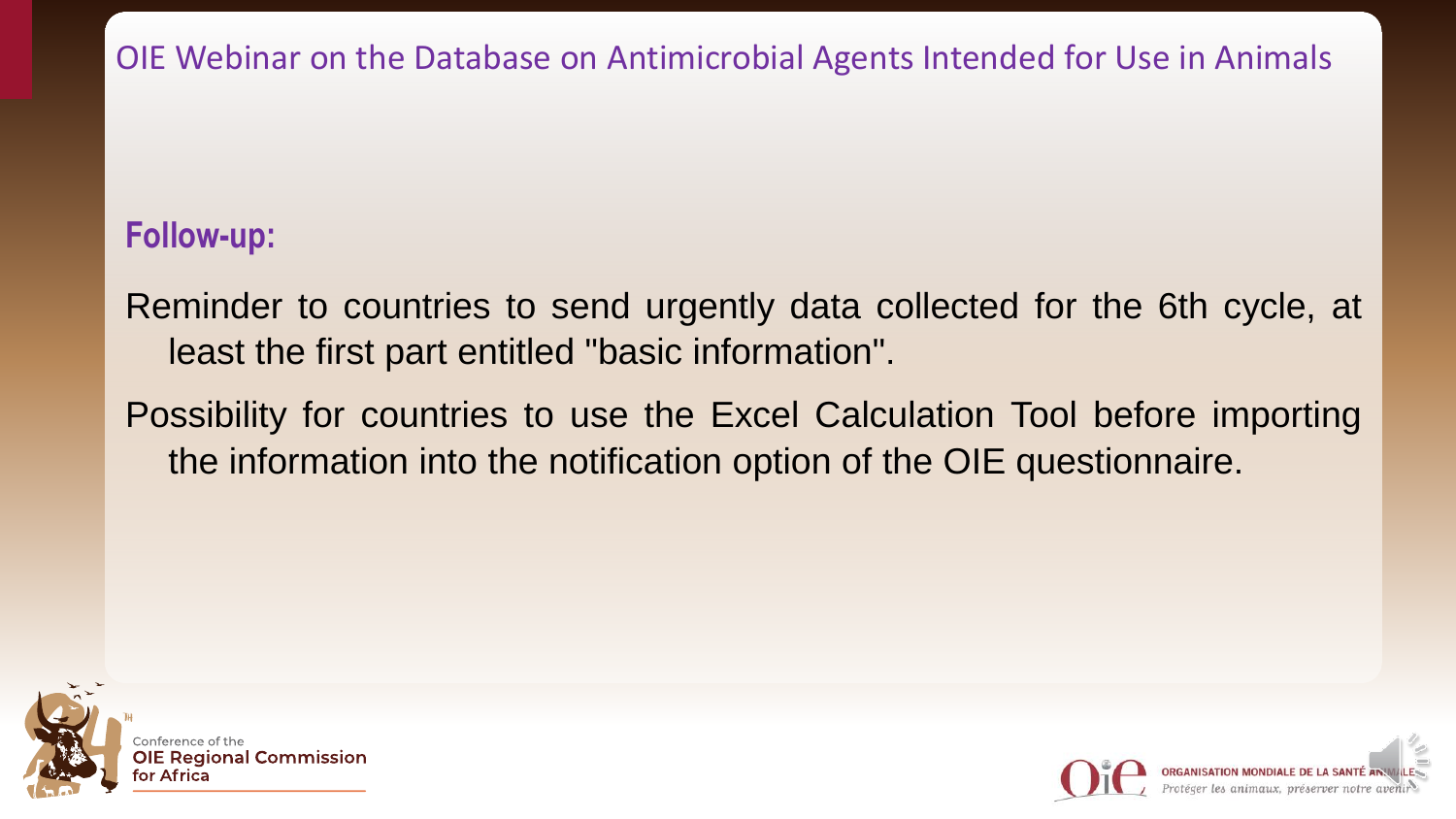# AMR Multi-Partner Trust Fund (MPTF)

The Tripartite FAO, OIE and WHO is scaling up existing efforts to support countries to urgently counter this immediate threat through a One Health approach

A major part of this effort includes the establishment of 'AMR MPTF: Combatting AMR through a One Health approach'.

AMR MPTF has been set up 2019-2024 and invites partnership and financing to drive forward the delivery of the Global Action Plan on AMR and a compelling Tripartite Results Matrix

**Ongoing projects: Ghana**: full proposal ready to submit **Senegal**: start the process



**OIE Regional Commission**